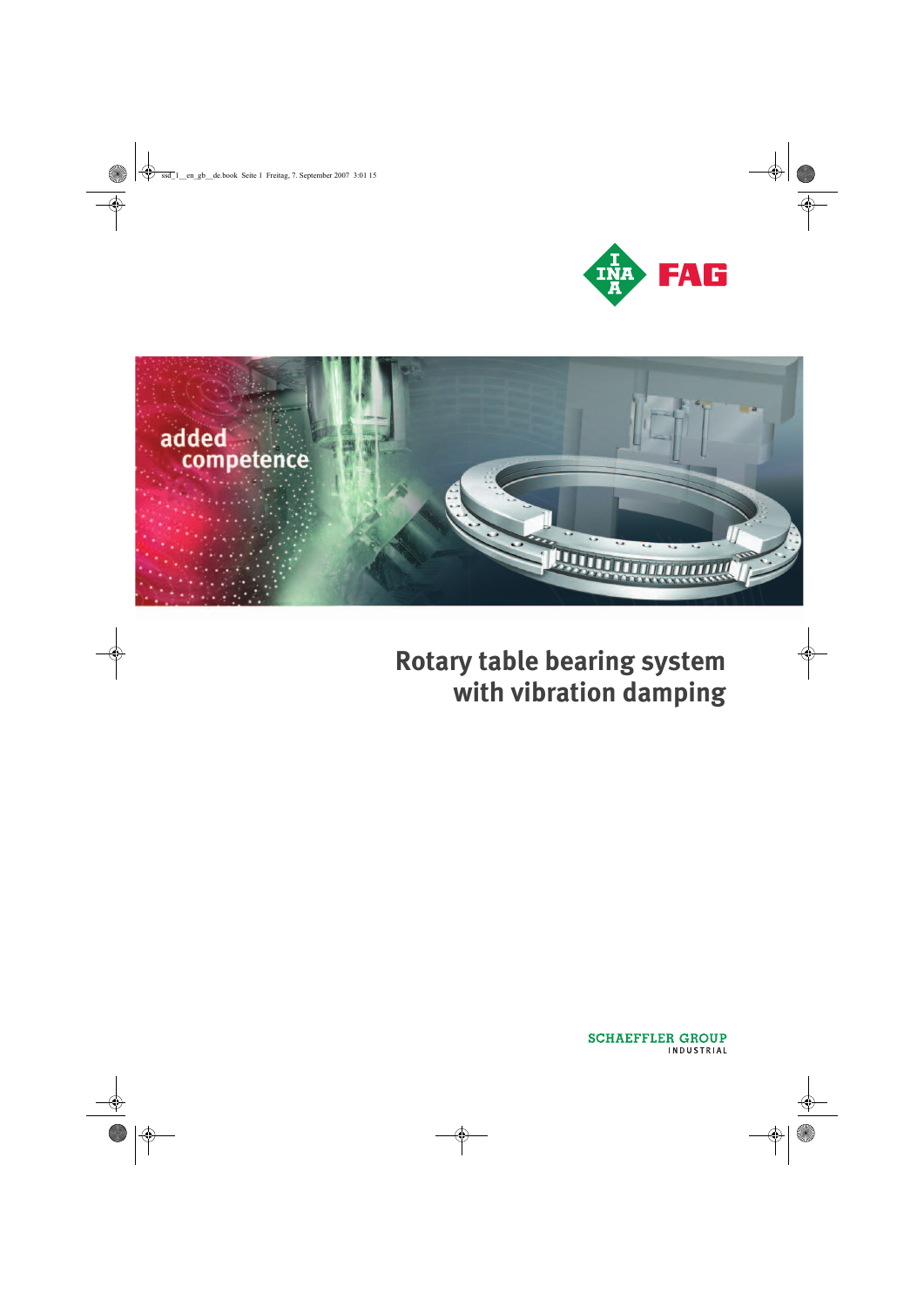## Rotary table bearing system with vibration damping



Figure 1: Rotary table with damping element

**Vibrations in machine tools restrict the volume of material removed, lead to tool breakage and cause chatter marks on the machined surfaces. This paper presents an approach to achieving a combination of high static rigidity and good vibration damping in rotary tables.**

#### **Technical objective**

At the current level of technological development, rotary tables are predominantly equipped with ready-to-fit rolling bearing arrangements. This type of bearing arrangement ensures very high static rigidty of the subassembly, which is important in achieving precise and dimensionally accurate machining even when applying large machining forces. Since such bearing arrangements are of an extremely rigid construction, however, their characteristics in terms of vibration damping is very limited. The objective of this development project is to identify possibilities for providing rolling bearing-based rotary tables with vibration damping characteristics in addition to their high rigidity.

#### **Finding a solution**

The approach to finding a solution shown in this study involves retaining the rotary table bearing arrangement based on

ready-to-fit rolling bearings in order to maintain the static rigidity required for high precision machining. The concept envisages supplementing this bearing arrangement by an additional damping element arranged adjacent to the rolling bearing arrangement, see Figure 1. The outer ring of the bearing is fitted with an additional washer so that the space between the washer and the rotating faceplate of the rotary table has a defined narrow gap that is also matched to the rolling bearing. This gap is filled with unpressurised oil. As a result of vibrations, the size of the gap varies in accordance with the frequency of the vibration. Due to this behaviour, oil is continously forced out of and sucked back into the narrow gap. The energy required serves to dissipate the tilting and axial vibrations occurring as a result of the machining process.



Figure 2: Magnification function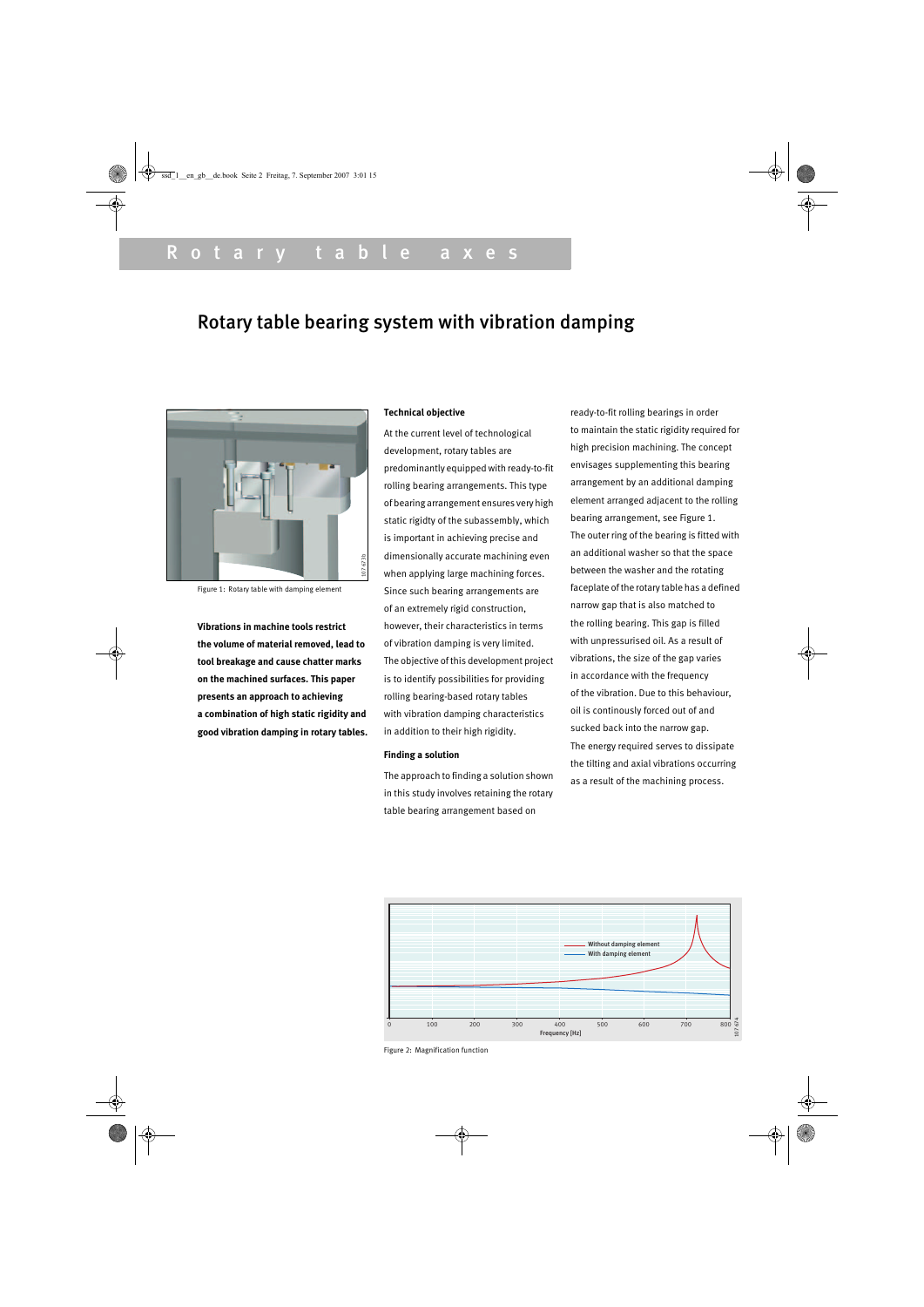

#### **Test results**

The impressive damping values that can be achieved despite the highly rigid rolling bearing arrangement are shown both in the calculation results, Figure 2, and by the measurements that were made using a prototype fitted in a rotary table. This is achieved by parallel switching of the spring damper system.

In the measurements, the faceplate of the rotary is excited by a pulse and the vibration is measured over time by means of accelerometers. The measurement results are shown in Figure 3. This shows the amplitude curve for the same structure with and without damping. The comparison clearly illustrates the damping effect. In the variant with a damping element, the amplitudes induced by the same excitation are significantly smaller and are completely damped out in a very short space of time, which means that they cannot have an effect on the machining result.



#### **Summary**

Thanks to the additional damping element matched to the rotary table bearing, excellent damping characteristics are achieved without any impairment of the static rigidity. The dynamic rigidity of rotary tables can thus be improved. As a result, it is possible to achieve good workpiece surface quality as well as

precise and dimensionally accurate machining results.

At EMO 2007, we will present this stimulating subject in the form of an actual comparison and are already looking forward to many interesting discussions on this matter.



Figure 4: Rotary table in test setup